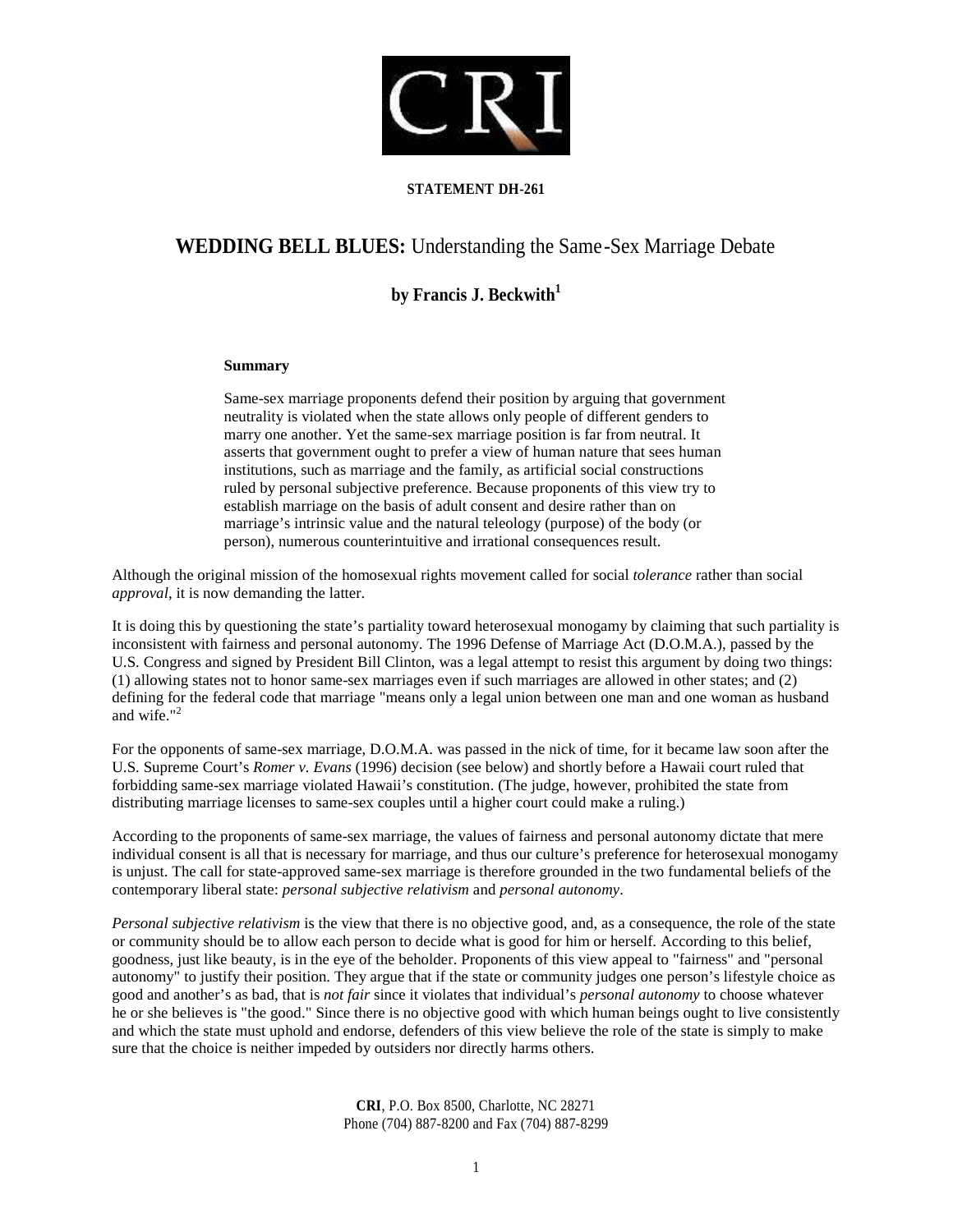What I am concerned about in this article is that the appeal to state "neutrality" is accepted at face value without any critical reflection. By framing the same-sex marriage debate as a dispute between those who think the state should remain neutral and those who want to "force their views on others," the proponents of same-sex marriage are able to put their opponents on the defensive and make them appear biased, bigoted, irrational, and narrow-minded. As we shall see, however, those who defend same-sex marriage are far from neutral, for their position presupposes that a particular view of reality is correct and that other views of reality, including the views of their opponents, are incorrect. That is to say, the appeal to state neutrality, in the name of fairness and autonomy in order to support "personal choice," is not neutral at all. Rather, it presupposes a view of personal morality and social philosophy that is relativistic, anticommunitarian, and hostile to views of the human person that are not philosophically naturalistic (the belief that there is no nonphysical aspect of human nature, such as a soul, and that human beings have no transcendent purpose that human institutions ought to encourage and nurture).

I am not denying that there are issues on which the state should remain neutral. For example, I do not believe the state should take a position on infant baptism or prefer one race over another or one religion over another. There is a positive communitarian good in discouraging prejudice and encouraging free expression of one's religious tradition. But, if a religious tradition or philosophical viewpoint violates institutions and principles that are essential to nurturing public virtue, such as the traditional family or parents' obligation to care for their vulnerable children, the state is justified in prohibiting practices that are inconsistent with them, such as polygamy, same-sex marriage, incestuous marriage, and child sacrifice.

#### **SAME-SEX MARRIAGE, RELATIVISM, AND AUTONOMY**

To illustrate how personal subjective relativism and personal autonomy comprise the foundations on which the edifice of same-sex marriage is built, I refer the reader to the comments of two proponents of same-sex marriage made on the May 10, 1996 installment of the political talk show, *Think Tank*. One of them, Georgetown University law professor William Eskridge, asserted: "[Same-sex marriage is good] primarily for reasons of equality. Legal marriage entails dozens of rights, benefits and obligations which are routinely available to different-sex couples. Those same benefits, rights and obligations should be available on the same terms to lesbian and same-sex couples as a guarantee of their equal rights in our polity."<sup>3</sup> Echoing these comments was Torie Osborn, former executive director of the National Gay and Lesbian Task Force: "I think it's a question of fundamental fairness."<sup>4</sup>

Eskridge and Osborn were calling for the state to remain neutral on the question of marriage; that is, the state should not favor any particular marital arrangement. In order to understand how their position affirms a particular philosophical view of what it means to be a human person in a community, we need to make a distinction between two concepts: *social tolerance* and *social approval*. We then need to see how each applies to the question of gay rights. These two concepts carry with them certain philosophical presuppositions about the nature of society and its relation to the individual.

*Social tolerance* asserts that the state should be forbidden to interfere with the private consensual sex of adults if no one outside the circle of consenters "gets hurt," even though such behavior may violate the sensibilities of most people. In fact, the state may hold that the behavior is *morally wrong* and that society ought to discourage it, but because of the impracticality and expense of criminalizing the behavior, the state chooses to tolerate it. The proponent of social tolerance need not accept personal subjective relativism and personal autonomy as fundamental to his or her political and social philosophy.

The question of *social approval* is much more complex and is really at the heart of the debate over same-sex marriage: Should the state be forbidden to give legal and social preference to heterosexual monogamy while denying such to alternative lifestyles such as homosexuality? The first concept, social tolerance, is not the same as the second. In fact, for the following two reasons, one can say *yes* to the privacy rights and be tolerant as is implied in the first concept and yet say *no* to the sexual egalitarianism and social construction theory of human relationships implied in the second concept.

First, the proponents of same-sex marriage who cling to the second concept assert that those outside the circle of consenters cannot use objective moral standards to judge sexual activities between consenting adults, as long as the consenters do not coerce outsiders to participate and as long as the unions "don't hurt anybody." It is considered unfair to say that one lifestyle is better than another, since there is no objective good (and thus personal subjective relativism is true) and since a person's choices should be honored regardless of what others may think of those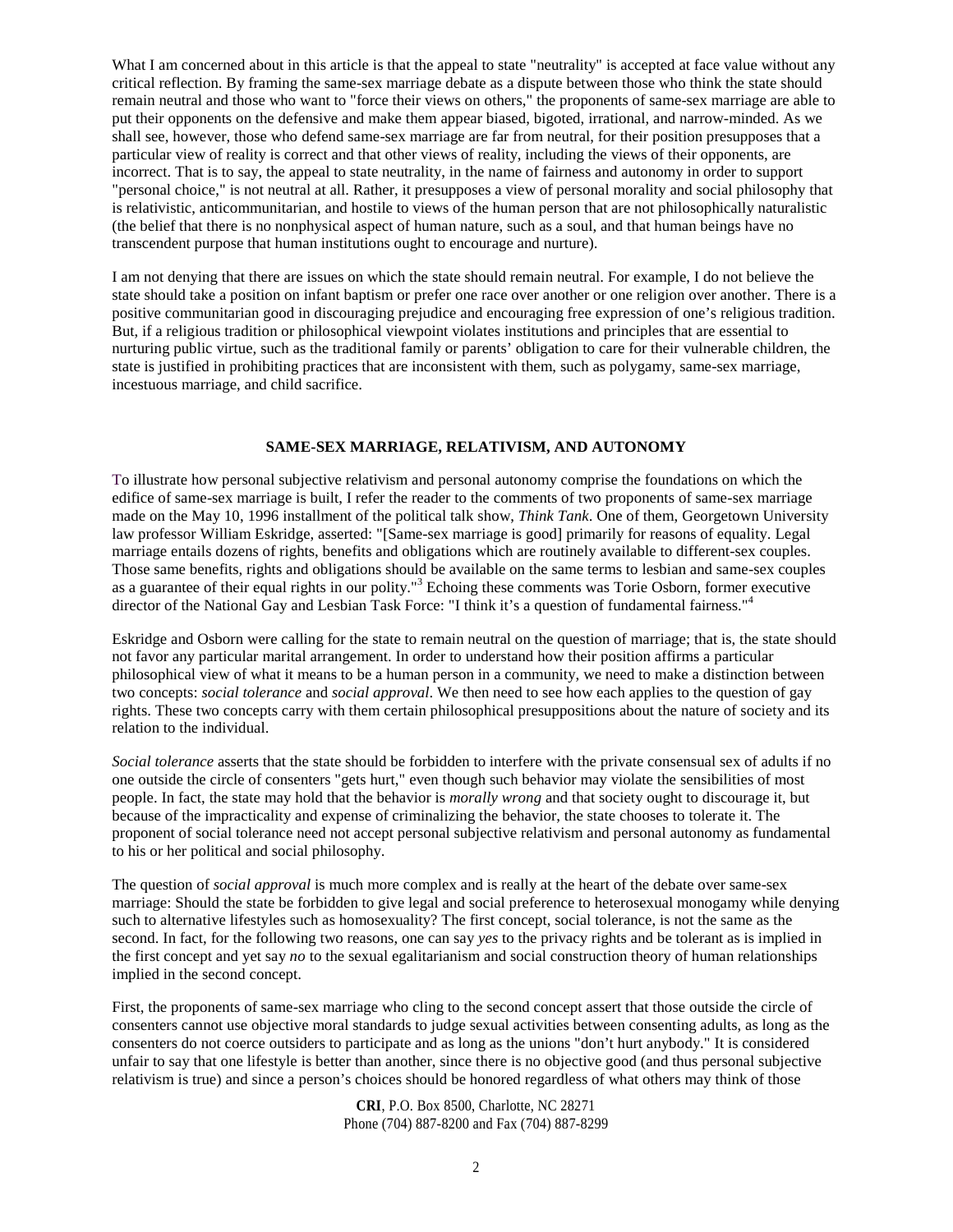choices (and thus absolute autonomy is true). To deny this is to violate "equality." Therefore, the state has no right to make judgments about which sexual lifestyle is best, ought to be encouraged, and should be provided with economic and social incentives from the state. The only state preference that should be allowed is *sexual egalitarianism* — the belief that no sexual practice is more or less good than any other as long as all the participants have exercised their personal autonomy.

Second, supporters of same-sex marriage also believe that *all* traditional notions about gender, marriage, and family result from artificial social institutions rather than from an immutable human nature endowed to us by either God or nature. This is the social construction theory of human nature and human institutions. It is a theory that is widely held in today's relativistic society.

#### **THE U.S. SUPREME COURT INTERCEDES**

Contrast the same-sex position with what opponents of same-sex marriage believe to be true. They maintain that sexual egalitarianism is false and informed consent is not a sufficient condition for an act to be legally or morally permissible. They also assert that traditional notions of gender, marriage, and family, however differently expressed throughout human history and understood as the result of moral reflection, are part of the "furniture" of the universe and that their continued existence is essential to maintaining the moral ecology of human society.

Nevertheless, the U.S. Supreme Court in the case of *Romer v. Evans* (1996) has rejected this form of reasoning. In that case the Court ruled that the state of Colorado could not prohibit the state government or any of its jurisdictions (e.g., cities, counties) from granting protected status to homosexuals. Groups that have protected status, such as African-Americans and women, are those that have suffered discrimination and whose status society has tried to rectify by the use of certain public policies such as anti-discrimination laws, affirmative action policies, and special scholarships to government schools. The Court overturned Colorado's Amendment 2, which a referendum had passed in 1992 with 54 percent of the popular vote. It appeared on the ballot in the form of a question: "Shall there be an amendment to Article II of the Colorado Constitution to prohibit the state of Colorado and any of its political subdivisions from adopting or enforcing any law or policy that provides that homosexual, lesbian, or bisexual orientation or conduct, or relationships constitutes or entitles a person to claim any minority or protected status, quota preference or discrimination?"

The Court's majority decision, written by Justice Anthony Kennedy, maintained that Amendment 2 is unconstitutional because it violates the Equal Protection Clause of the Fourteenth Amendment. He drew this conclusion from the fact that the Colorado amendment singled out homosexuals as an identifiable group and then denied them the opportunity to become recipients of special protections. Thus, homosexuals were denied equal protection under the law, while statutes and ordinances could still be enacted in behalf of other groups (e.g., racial minorities, women, and the disabled) to provide them with special protections. Because the amendment, in Kennedy's opinion, had no rational basis, it raises "the inevitable inference that the disadvantage is born of animosity toward the class of persons affected."<sup>5</sup>

With this decision, the Court redefined the principle of "treating people equally" to include "treating people's behavior equally." This is no better exemplified than in Justice Kennedy's citing of Justice John Marshall Harlan's famous dissent from the separate-but-equal case, *Plessy v. Ferguson* (1896): The Constitution "neither knows nor tolerates classes among citizens." Kennedy then commented: "Unheeded then, those words now are understood to state a commitment to the law's neutrality where the rights of persons are at stake."<sup>6</sup> It is one thing to embrace "equality of all people"; it is quite another to translate that into "equality of all lifestyles." Evidently, according to Justice Kennedy, because the law allows me to marry my female neighbor but not my sister, I am denied equal protection under the law.

The philosophical ground for this reasoning is that personal subjective relativism and personal autonomy are the primary basis for deciding a moral issue that touches on public policy. For this reason, any piece of legislation such as the Colorado amendment — which presupposes a notion of what is morally good for human persons and the community, cannot be rational. After all, the state ought not to concern itself with "the good" (i.e., "a commitment to the law's neutrality") and such legislation would violate each person's right to pursue what each believes and chooses to be good for him or herself (i.e., personal autonomy). Thus, any moral opposition to homosexuality that is reflected in public policy is *by definition* irrational and must be born of "animosity," as Justice Kennedy put it. By implication of the legal and philosophical principles set forth by the Court, it follows that *sexual egalitarianism* has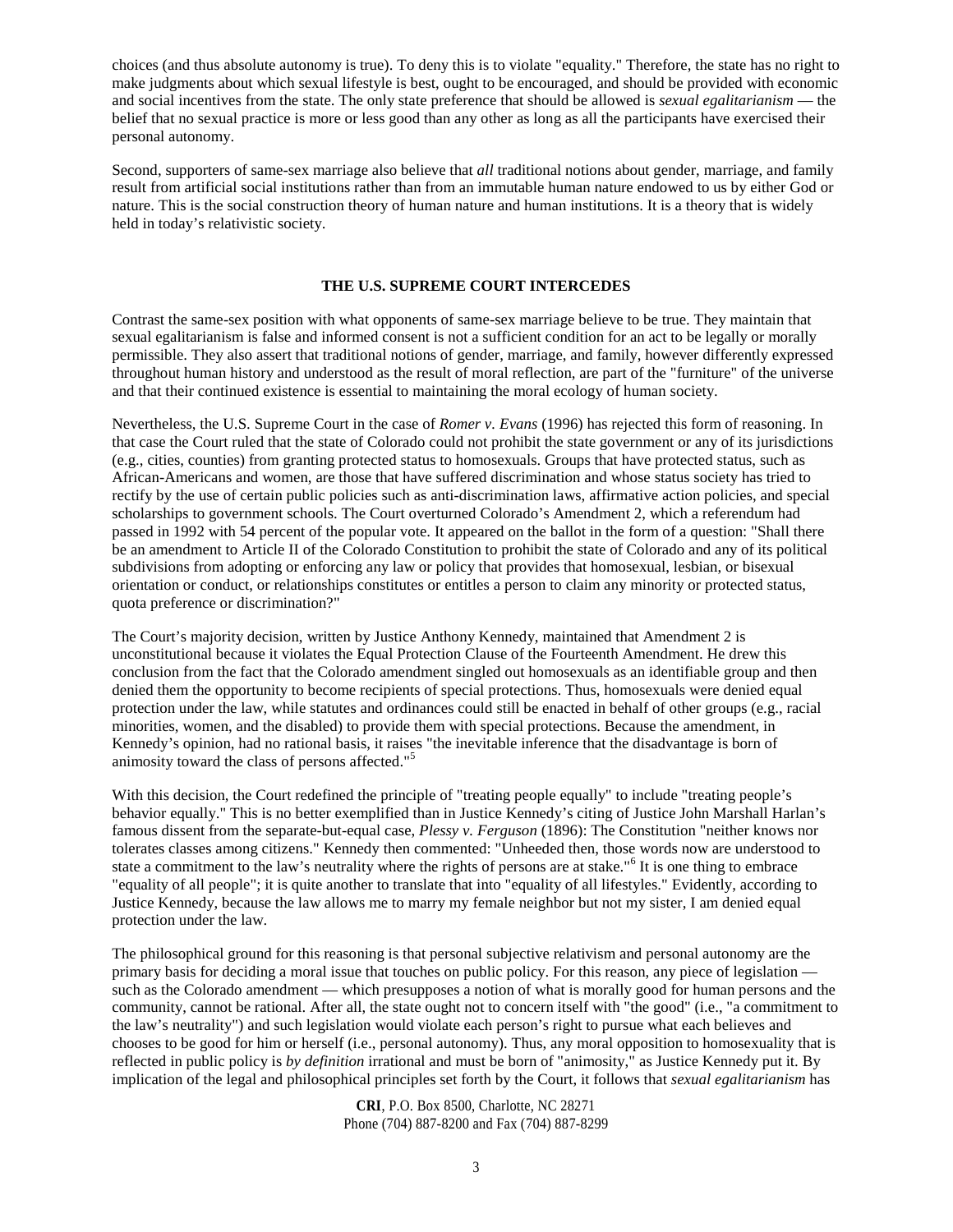become the exclusive constitutionally sanctioned view about the nature of human sexuality and its place in community.

Couple this conclusion with Justice Kennedy's claim that it is a religious belief to hold that "there is an ethic and morality which transcend human invention,"<sup>7</sup> and the Court now has another "constitutional" basis for affirming sexual egalitarianism (and thus for forbidding the prohibition of same-sex marriage). The Court may now appeal to *both* the Fourteenth Amendment and the Establishment Clause of the First Amendment, since to assert that the state ought to prefer a certain lifestyle because it is inherently good and part of the nature and order of things (e.g., hetereosexual monogamy and the begetting and raising of children) would be, according to Justice Kennedy, "transcendent" (since it is not a human invention) and thus "religious." Hence, given the Court's espousal of sexual egalitarianism and denial of transcendent ethics, do not be surprised if the debate over polygamy is reopened or debates arise over the constitutionality of incest laws and the age of sexual consent.

## **PROBLEMS WITH SAME-SEX MARRIAGE**

In addition to being nonneutral, the same-sex marriage position is problematic. Because a full-blown critique of same-sex marriage and a defense of traditional marriage are outside the scope and purpose of this article, I will leave that task to others.<sup>8</sup> Yet, there are a number of counterintuitive (one may say, irrational) consequences in affirming the permissibility of same-sex unions based on a world view that maintains that traditional marriage is merely a social construction, and that whatever consenting adults choose to do is out of the purview of the state — as long as they do not "hurt anybody." Consider the following:

Granting the world view of personal subjective relativism, there is no principled reason for the state not to permit virtually any marital union. For example, marital arrangements that include two brothers, two sisters, a mother and a son, a father and a son, a mother and a daughter, or a grandfather and a grandson, are consistent with the philosophical assumptions undergirding the same-sex marriage defense. Nor is that all. A polygamous marriage of one man and numerous spouses, which may include his mother, his grandmother, his grandfather, as well as his adult daughter and son, is not inconsistent with the same-sex marriage world view. Given sexual politics today, one can easily imagine polygamy being reintroduced into American culture by appealing to the sad plight of the bisexual, a person who is incapable of fulfilling his or her marital aspirations with merely *one* spouse of *one* gender. It is not difficult to guess how the rhetorical question will be raised: Why should he or she be forbidden from marrying the *ones* he or she loves?

To be blunt, according to the same-sex marriage world view, the state and its institutions (including public schools) could not say that a heterosexual monogamous couple bringing up three young children in a traditional Christian or Jewish home is a better arrangement for the moral ecology of the community than the marital union of a father and four of his adult children (two daughters and two sons), who make their living producing and selling pornographic films of their group sexual encounters. After all, they are all adult consenters; nobody is being coerced; and the state should not prefer one sexual lifestyle over another.

Such counterintuitive results occur because most proponents of same-sex marriage presuppose that marriage, family, and all other institutions are merely matters of convention and positive law. That is, there is nothing particularly sacrosanct or normative about any family or marital arrangements; individual members of society may tinker with these in any way they please as long as they don't interfere with other people's choices to tinker. Since the state must be "neutral," it must assume there is no overarching good or *telos* (purpose) to human life, human relationships, and human communities. Unless one is willing to embrace marital and familial anarchy, one cannot ground the institution of marriage in the philosophical presuppositions of same-sex marriage proponents.

#### **AFFIRMING THE TRADITIONAL MARRIAGE**

How then should marriage be grounded? Although I can't present it in great detail here, I suggest a two-pronged approach that seems best suited both to prevent the above counterintuitive results and to provide a ground for traditional marriage: (1) the natural teleology (purpose or design) of the body (or person); and (2) the intrinsic value of traditional marriage.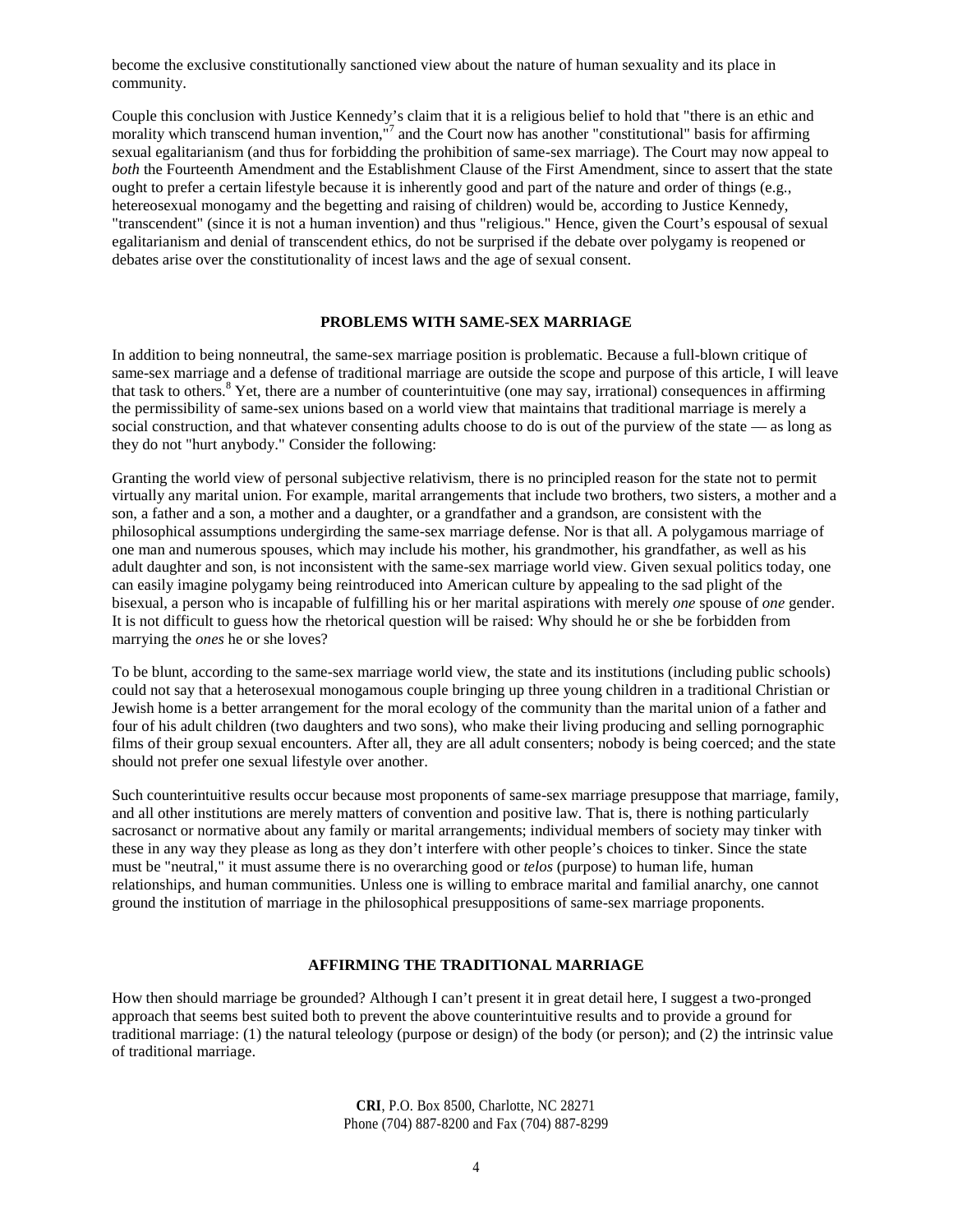**1. The Natural Teleology of the Body (or Person).** Although opponents of same-sex marriage do not deny that people of the same sex can love each other, nevertheless they affirm that the purpose of marriage is not *merely* to mark the presence of love. The presence of love between persons need not be thought of as less because it does not result in marital union or genital stimulation (e.g, grandparents' love for their grandchild; friends' love for each other). "But," as Hadley Arkes points out, "a marriage marks something matchless in a framework for the begetting and nurturing of children. In that respect, there is an evident connection between marriage and what has been called the 'natural teleology of the body': the inescapable fact that only two people, not three, only a man and a woman, can procreate a child. It makes a difference, after all, that a child should enter the world in a framework of lawfulness, with parents who are committed to his care for the same reason that they are committed to each other."<sup>9</sup>

Defenders of same-sex marriage have misunderstood this sort of argument. This is evident from their reply to it. They argue that many heterosexual couples either are sterile, choose not to have children, or are too old to procreate. Therefore, it makes no sense to distinguish between heterosexual and same-sex couples, since homosexual couples are in the same position as childless heterosexual couples. To put their argument in the form of a question: Why can't we allow homosexuals to marry each other as we do sterile hetereosexual couples, since the homosexuals, like the heterosexuals, are incapable of procreating? $10$ 

But the argument against same-sex marriage is based on the *nature* of human persons as gendered beings who have a purpose that is derived from that nature. That is to say, male-gendered human persons are meant for coupling with female-gendered human persons, even if their coupling does not result in procreation. This argument is *not* based on a human person's current *function*, *ability*, or *desire*, each of which could be inconsistent with how human persons ought to be by nature. For example, a person who is blind is lacking something physically, though he or she is still a human person who by nature ought to be seeing. In the same way, a sterile, aged, or willingly childless person is still a gendered human person whose purpose for marital union (if he or she does not have the gift of celibacy) can be consummated only by one-flesh communion with someone of the opposite gender. This remains true *even if* he or she has desires that are contrary to what he or she ought to desire by nature. Desires, after all, can be immoral and sometimes harmful to a person's good (e.g., desires to overeat, commit adultery, molest children, and engage in gay bashing). Arkes writes:

But even people who are not covered with college degrees have been able to grasp the natural correspondences that establish the coherence in the design of marriage: There is a natural correspondence between the notion of marriage and the sexual coupling, the merging of bodies, in the "unitive significance" of marriage: and there is the plainest natural connection between that act of coupling and the begetting of children. Those children embody the "wedding" of the couples by combining in themselves the features of both parents.

These meanings are so evident, these natural correspondences so fixed, that nothing in them is impaired if a couple happens to be incapable of begetting children. Their marital acts retain their significance in the unitive scheme of marriage. But if marriage were detached from the "natural teleology of the body," this question may be posed: On what ground of principle could the law confine marriage to "couples"? If the law permitted the marriage of people of the same sex, what is the ground on which the law would refuse to recognize a "marriage" among people who profess that their own love is not confined to a coupling of two, but connected in a larger cluster of three or four? And if that arrangement of plural partners were permitted to people of the same sex, how could it be denied in principle to ensembles of mixed sexes? $11$ 

Since the purpose of sexuality is derived from our natures as men and women, homosexuals in the strictest sense are no more engaging in sex if they stimulate each other to orgasm than is an ashtray "food" or the act "eating" if one consumes it. This is why Rodney Dangerfield can always count on eliciting a laugh from his audience when he says, "I was afraid the first time I had sex. I was afraid...because I was all alone." The audience recognizes that sex alone is not really sex. "It is," comments Arkes, "genital stimulation, but not \_\_ as we instantly understand \_\_ *really* sex. But in that event, it would not suddenly become 'sex' if two people simply replicated, in tandem, the masturbation implicit in the joke."<sup>12</sup>

Of course, if same-sex proponents simply deny there is such a thing as human nature by which they can derive certain goods and norms, then they undercut the objective basis on which they want to ground human rights, and more specifically, gay rights. "If natural needs were not the same for all human beings everywhere, at all times and under all circumstances," Mortimer Adler writes, "we would have no basis for a global doctrine that calls for the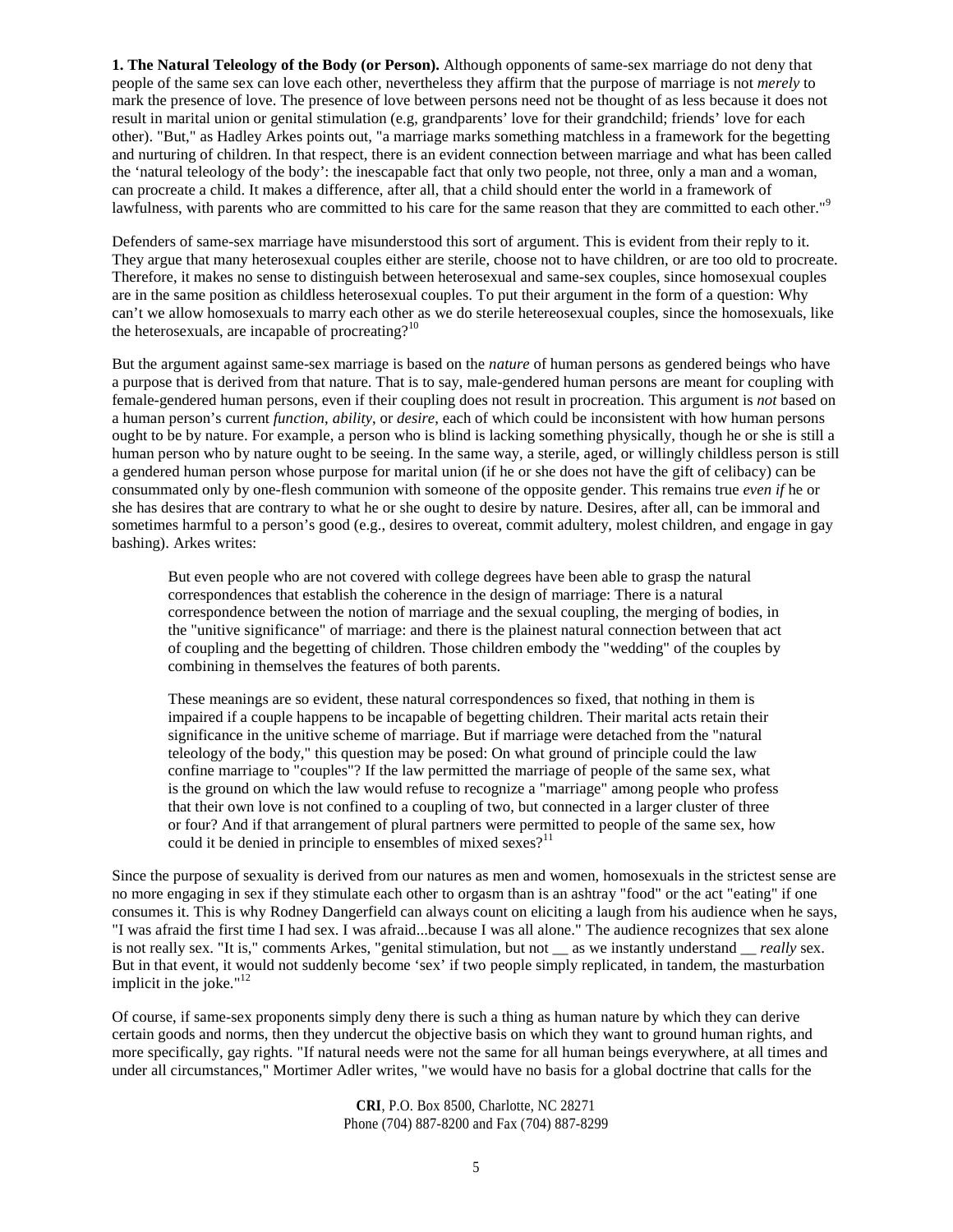protection of human rights by all the nations of the earth."<sup>13</sup> In other words, *human nature* is a necessary condition for the array of rights, obligations, and virtues many of us take for granted and that are not contingent upon our wanting, recognizing, or practicing them. "If all goods were merely apparent, having the aspect of the good only because this or that individual happens to want them," Adler goes on to explain, "we could not avoid the relativism and subjectivism that would reduce moral judgments to mere opinion. Having no hold on any truth about what is right and wrong, we would be left exposed to the harsh doctrine that might makes right."<sup>14</sup>

Moreover, same-sex marriage proponents' denial of purpose in the human person counts against there being any purpose to the human mind, since their world view asserts that there is no purpose or *telos* to human nature, which would include the human mind. Although we know of people who desire or willingly embrace ignorance, we believe these people *ought* to desire knowledge and wisdom. In fact, many gay rights activists attack their opponents by accusing them of being backward and ignorant, implying that the natural purpose of the human mind is to acquire knowledge and be wise. But if a human person is a socially constructed being with no overarching purpose or *telos*, why would ignorance be wrong if someone desired it and believed himself or herself to be "born that way"? So, if the natural teleology of the body (or person) is inadequate to convince the proponents of same-sex marriage that their position is incorrect, then they must abandon the natural teleology of the mind, which they consistently employ to scold their opposition, for the latter is as well-established philosophically as the former.

**2. The Intrinsic Value of Traditional Marriage.** This point can best be understood if framed in the form of a simple philosophical inquiry: Is marriage more like "justice" or is it more like the colors of traffic signals? If it is like the latter, merely a social convention, then there is no question that same-sex marriage ought to be permitted. As we have seen, however, there would be no principled reason why the state could or should forbid giving its imprimatur to polygamous or incestous love-commitments, which are attended to by penetration and genital stimulation, just as there would be no principled reason why the state should not or could not choose blue, yellow, and pink rather than green, amber, and red as its official traffic signal colors. On the other hand, if marriage is like "justice," something that is intrinsically valuable (good-in-itself), then the state cannot morally define marriage in any way it sees fit and call it "marriage," just as the state cannot engage in atrocities and by legislative fiat call it "justice." It seems that marriage is more like "justice" than like the colors of traffic signals. And this is why once one begins to think of marriage as merely a social convention, like the colors of traffic signals, counterintuitive results occur, just as they would occur if we thought of justice as merely a social convention (e.g., atrocities would become "just" because the state says so).

Since marriage is an intrinsic good, its value cannot be demonstrated in any strict sense, just as the intrinsic good of justice cannot be demonstrated to the person who insists that a life of ill-gotten gain proves to him or her that "justice doesn't pay" and therefore is "no good." Robert P. George and Gerard V. Bradley explain:

The practical insight that marriage...has its own intelligible point, and that marriage as a one-flesh communion of persons is consummated and actualized in reproductive-type acts of spouses, cannot be attained by someone who has no idea of what these terms mean; nor can it be attained, except with strenuous efforts of imagination, by people who, due to personal or cultural circumstances, have little acquaintance with actual marriages thus understood. For this reason, we believe that whatever undermines the sound understanding and practice of marriage in a culture including ideologies hostile to that understanding and practice — makes it difficult for people to grasp the intrinsic value of marriage and marital intercourse.<sup>15</sup>

George and Bradley's point is this: Just as those who are accustomed to seeing injustice pay are not likely to "see" the intrinsic value of justice, those who are not accustomed to seeing actual marriages will not "see" the point of marriage. The intrinsic value of marriage, as well as other human goods (such as knowledge and wisdom), is grasped in noninferential acts of understanding resulting from philosophical reflection on human experience, history, and the order of things. An example of this type of reflection is found in Harry V. Jaffa's comments on the family, which he writes is

the foundation of all friendship, as it is the foundation of community...the first and most natural of all human associations.... Morality comes to sight therefore as the relationship, first of all, of husband and wife, then of parents and children, and of brothers and sisters. From this it expands to include the extended family, the clan, tribe, city, country, and at last mankind. Mankind as a whole is recognized by its generations, like a river which is one and the same while the ever-renewed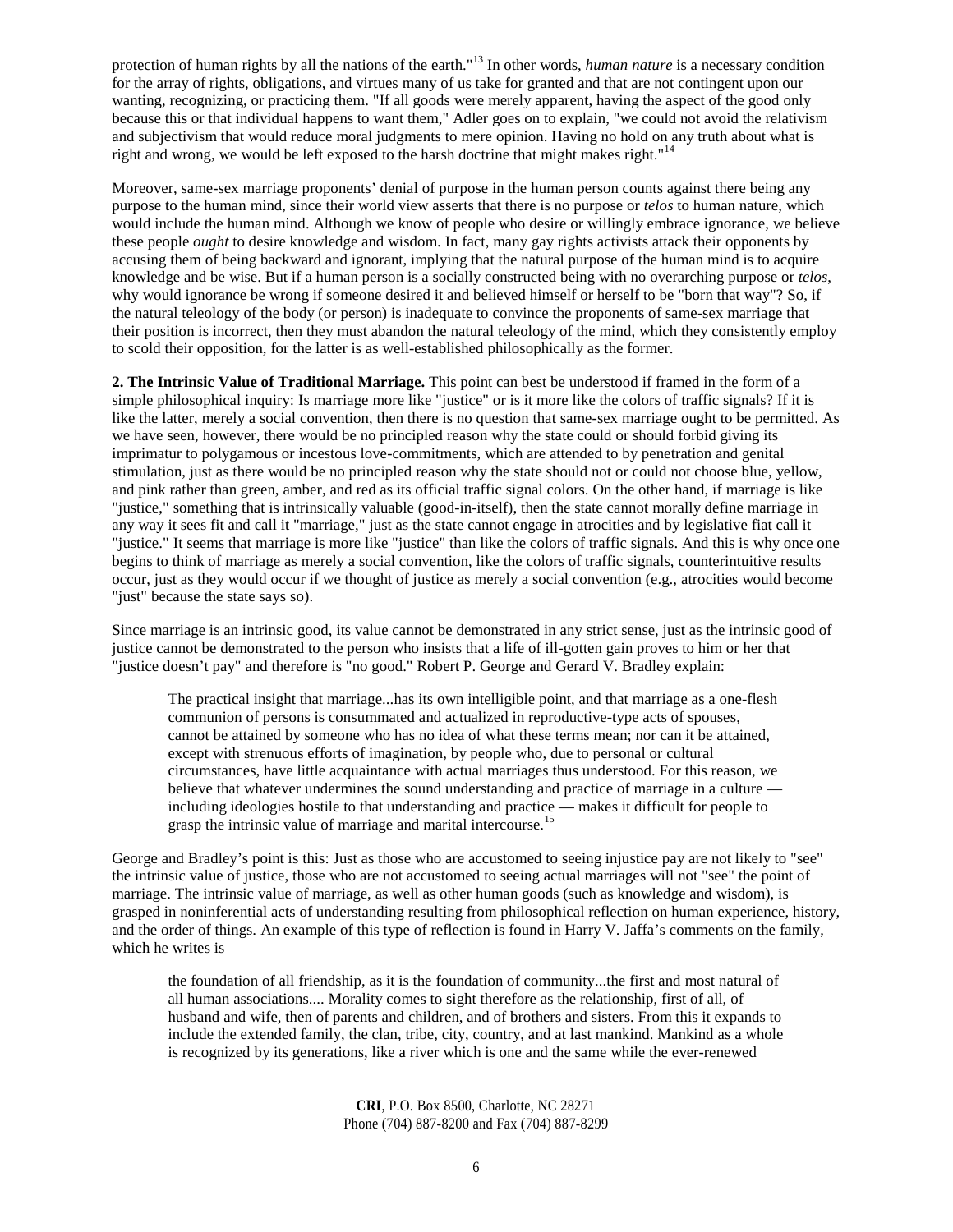cycles of death and birth flow on. But the generations are constituted — and can only be  $\alpha$  constituted — by the acts of generation arising from conjunction of female and male.

Since marriage is an intrinsic good, just as justice is an intrinsic good, a culture that does not nourish, encourage, and protect traditional marriage will do so at its own peril, just as it would imperil itself if it no longer understood justice as an intrinsic good. A culture whose institutions do not prize intrinsic value — but instead seek justification by appealing to some instrumental value such as desire, want, pleasure, personal autonomy, or something else helps atrophy the faculty of noninferential understanding in its citizens. It harms their souls, deprives them of something of great significance, and makes it difficult for them to understand why marriage, or anything else, has instrinsic value.

Republican (small "r") government results from good citizens civilized by the institutions of family, honest work, and good religion. If, to quote Aristotle, statecraft is soulcraft, then the end of the state should be to produce good citizens and therefore provide a privileged and protected position for these institutions. The state, consequently, should treat traditional marriage as privileged and protected in contrast to other alternatives. Since "monogamy, assuming that it is the only valuable form of marriage, cannot be practiced by an individual," writes Joseph Raz, "it requires a culture which recognizes it, and which supports it through the public's attitudes and through its formal institutions."<sup>17</sup> On the other hand, a state that treats all alternative lifestyles as equal does not believe that statecraft is soulcraft and is therefore not particularly interested in producing good citizens qualified to engage in republican government. Such a state denies there is any such thing as the good, the true, or the beautiful. The state is there merely to permit each autonomous individual to decide for himself or herself what is good, true, or beautiful for himself or herself. It is neutral and "nonjudgmental" when it comes to soulcraft, since all alternatives are equal. It is nihilism with a happy face.

The debate over same-sex marriage is a dispute between two different views of reality, neither of which is neutral. This dispute can best be described as a culture war between two world views whose proponents each believe their world view provides the most accurate description of reality as well as what is normative for human society. Once we understand this, then we can come to grips with what is philosophically at stake by the law's embracing of samesex marriage.

The side that supports same-sex marriage asserts that the state ought to prefer a view of human nature that sees human institutions as artificial social constructions ruled by personal subjective preference. The side that supports traditional marriage asserts that the state ought to prefer the view of human nature that affirms that certain human institutions are natural and good and ought to be encouraged and supported by the state; personal subjective preference is secondary to what is good. In addition, if one tries philosophically to ground marriage apart from its intrinsic value and the natural teleology of the body (or person), numerous counterintuitive and irrational consequences will result.

**Francis J. Beckwith**, Ph.D., is Associate Professor of Philosophy, Culture, and Law and W. Howard Hoffman Scholar at Trinity Graduate School, Trinity International University (Deerfield, IL), California campus. His many books include *The Abortion Controversy 25 Years after Roe v. Wade* (Wadsworth, 1998), *Politically Correct Death: Answering the Arguments for Abortion Rights* (Baker, 1993), and *Affirmative Action: Social Justice or Reverse Discrimination?* (Prometheus, 1997).

#### **NOTES**

<sup>1</sup>This article is adapted from portions of the book, *Relativism: Feet Firmly Planted in Mid-Air*, by Francis J. Beckwith and Gregory Koukl (Grand Rapids: Baker, 1998).

<sup>2</sup>As quoted in Hadley Arkes, "Odd Couples: The Defense of Marriage Act Will Firm Up the Authority of the States to Reject Gay Marriage," *National Review* 48 (12 August 1996): 48.

3 From the transcript of an episode of the syndicated television show, *Think Tank*, aired on 10 May 1996. 4 Ibid.

<sup>5</sup>*Romer v. Evans*, 1996 WL 262293, \*8 (U.S.).

<sup>6</sup>*Romer v. Evans*, 1996 WL 262293, \*2 (U.S.).

<sup>7</sup>As quoted in Russell Hittinger, "A Crisis of Legitimacy," *First Things: A Monthly Journal of Religion and Public*